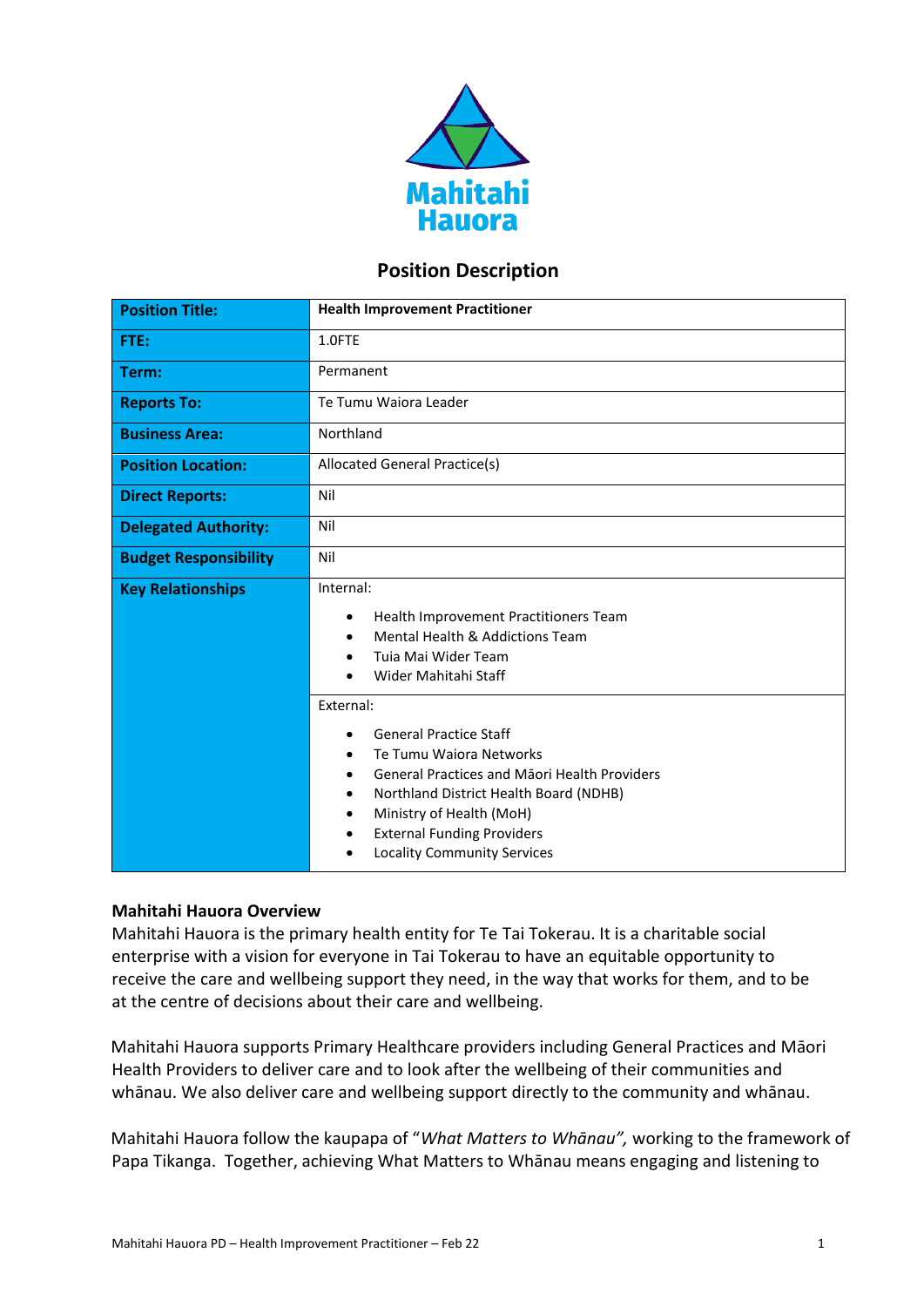

whānau voice to inform service design and delivery while also supporting community and whānau-driven solutions that promote wellness.

### **Papa Tikanga: What Matters to Whānau**

Papa Tikanga What matters to Whānau is a Te Tai Tokerau whānau-informed framework for providers to approach Whānau wellness from a Te Ao Māori view within a provider setting. It includes a conceptual framework below that distils the principles of practice (tāha) and a measurement framework with indicators.



- Tahā Whakapapa (Identity) a place to be strong in the decisions we make
- Tahā Whanaungatanga (Relationships) quality of time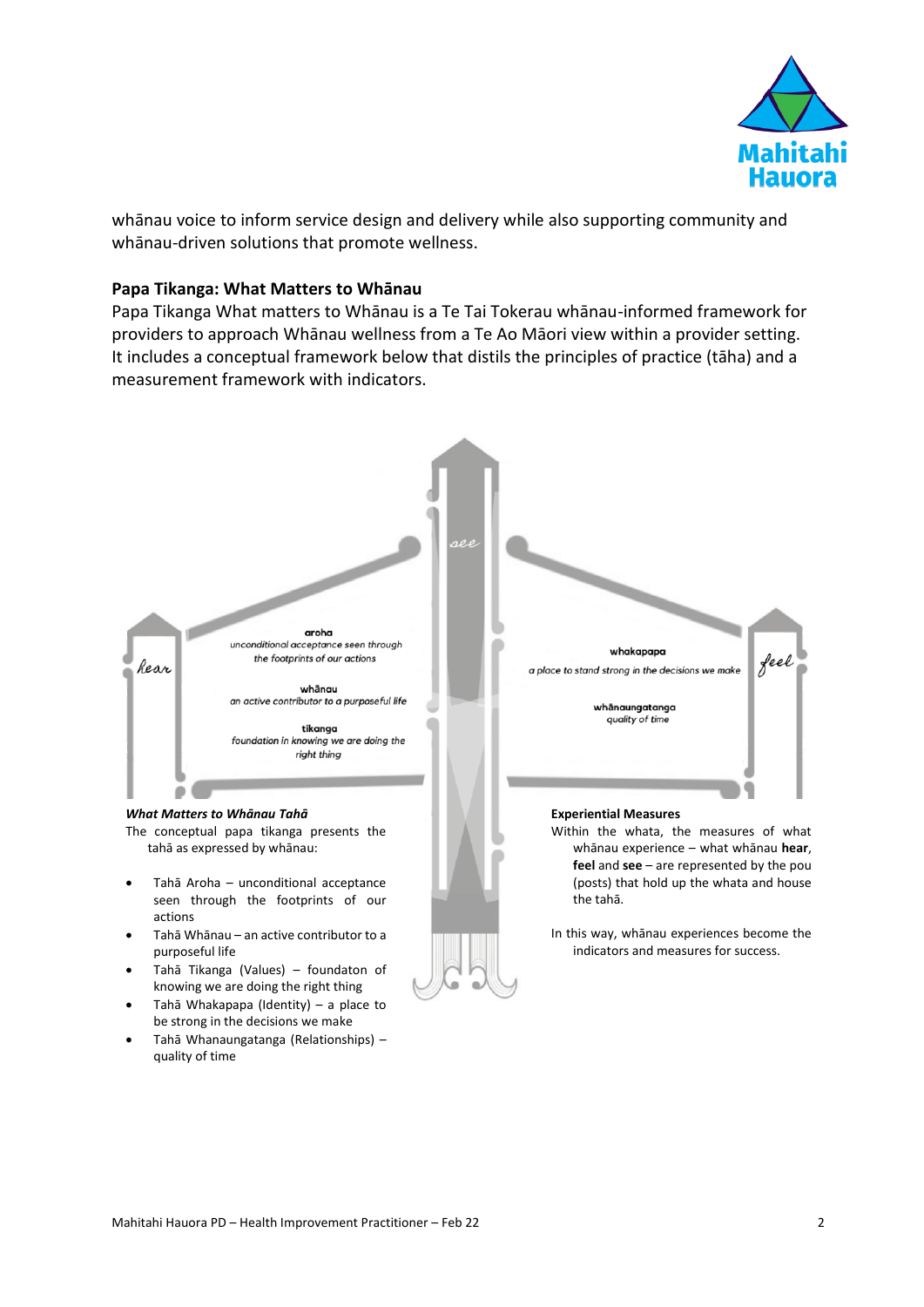

**Team Structure**

# Tuia Mai



## **Position Purpose**

To work within as part of the general practice team, delivering brief, consultation-based services to enrolled practice patients and supporting general practice team members. To provide brief evidence-based behavioural interventions to individuals, groups and families for both mental health and physical health conditions in people of all ages.

To be actively engaged with utilising an integrated 'Stepped Model of Care' that supports clients' needs and enables them to move seamlessly between services in general practice and, if needed, DHB and non-government mental health and alcohol and other drug services and supports.

To work with other Health Improvement Practitioners, behavioural health trainers and Te Tumu Waiora Team to refine the services delivered for the New Zealand context.

## **Key functions include:**

- Collaboratively work with General Practice Team supporting and building team confidence in mental health and addictions.
- Delivery of high quality and appropriate behavioural interventions relative to the Te Tumu Waiora model of care.

| <b>Key Accountabilities</b>      | <b>Standards/Achievements</b>                                           |  |
|----------------------------------|-------------------------------------------------------------------------|--|
| <b>Clinical Service Delivery</b> | Ensure delivery of high-quality behavioural interventions.<br>$\bullet$ |  |
| of Te Tumu Waiora                | Continuously upskill in the knowledge and implementation of the         |  |
| Programme                        | behavioural consultancy model.                                          |  |
|                                  |                                                                         |  |

## **Nature and Scope of Responsibilities**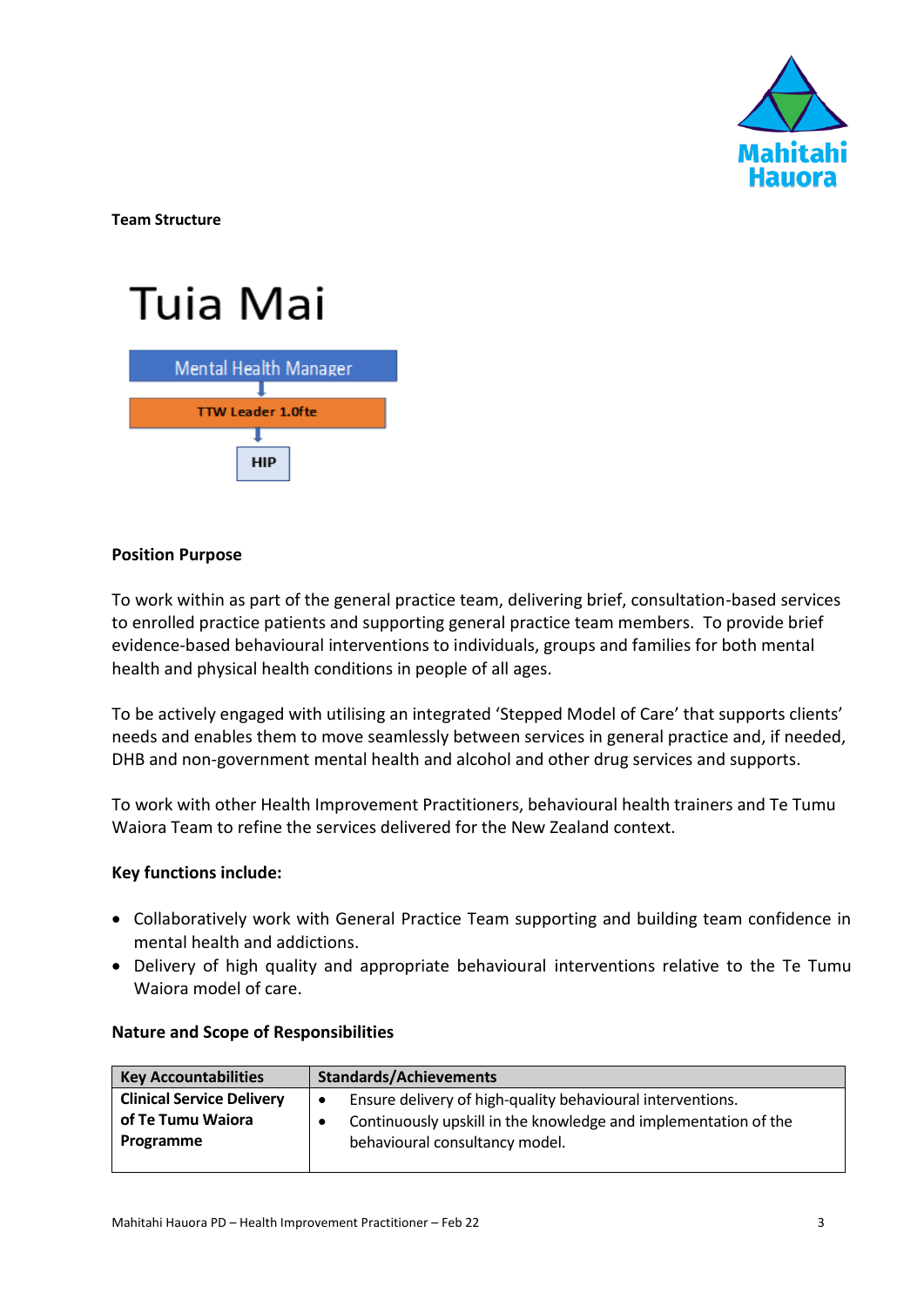

| <b>Key Accountabilities</b>  | <b>Standards/Achievements</b>                                                                                                           |  |  |
|------------------------------|-----------------------------------------------------------------------------------------------------------------------------------------|--|--|
|                              | Conduct individual sessions, group, and whanau sessions in the formats<br>$\bullet$                                                     |  |  |
|                              | of the following:                                                                                                                       |  |  |
|                              | 15 - 30-minute evidence-based interventions are provided for a                                                                          |  |  |
|                              | wide variety of issues (both mental health and physical health                                                                          |  |  |
|                              | related) to people of all ages, with a focus on patient presentation,                                                                   |  |  |
|                              | assessment and need: this may involve prevention, acute care, and                                                                       |  |  |
|                              | chronic disease management.                                                                                                             |  |  |
|                              | Ensure people are supported to identify and achieve results that<br>$\bullet$                                                           |  |  |
|                              | support improved self-management and skill development.                                                                                 |  |  |
|                              | Ensure a high level of access for the enrolled population to primary<br>٠                                                               |  |  |
|                              | care-based brief interventions is achieved.                                                                                             |  |  |
|                              | Ensure skills, knowledge and attitudes for culturally safe practice are<br>$\bullet$                                                    |  |  |
|                              | applied, documented and able to be articulated.                                                                                         |  |  |
|                              | Clear and concise notes that comply with best practice are entered<br>$\bullet$                                                         |  |  |
|                              | within practice's Patient Management System recording all client                                                                        |  |  |
|                              | related information.                                                                                                                    |  |  |
|                              | To contribute to reporting requirements<br>٠                                                                                            |  |  |
| <b>General Practice Team</b> | Active participation as a member of the general practice team and<br>$\bullet$                                                          |  |  |
| Participation                | support for building team competence in mental health and addictions,                                                                   |  |  |
|                              | which may include participating in MDT's (multidisciplinary client                                                                      |  |  |
|                              | review).                                                                                                                                |  |  |
|                              | Develop close working relationships with Te Tumu Waiora support<br>$\bullet$                                                            |  |  |
|                              | networks.                                                                                                                               |  |  |
|                              | Provide consultation and liaison services to the general practice team.<br>٠                                                            |  |  |
|                              | Provide professional development to the general practice team.<br>٠                                                                     |  |  |
|                              | Ensure timely and accurate documentation of all practice related<br>$\bullet$                                                           |  |  |
|                              | activity.                                                                                                                               |  |  |
|                              | To provide 1-1 to clients and whanau and be able to provide group<br>$\bullet$                                                          |  |  |
| <b>Primary Mental Health</b> | intervention when required.<br>$\bullet$                                                                                                |  |  |
| Integration                  | Fully and enthusiastically engage in the Te Tumu Waiora programme<br>including the following:                                           |  |  |
|                              |                                                                                                                                         |  |  |
|                              | Participate in project-related workforce development and coaching.<br>Actively contribute to evaluation and refinement of the approach. |  |  |
|                              | ٠<br>Partnership with the Te Tumu Waiora Support Role in collaborative                                                                  |  |  |
|                              | working relationships being formed with NGOs working with the                                                                           |  |  |
|                              | general practice as a part of this project.                                                                                             |  |  |
|                              | A collaborative working relationship is formed with DHB staff working<br>٠                                                              |  |  |
|                              | with the general practice                                                                                                               |  |  |
|                              | Development of working relationship with Community services.<br>$\bullet$                                                               |  |  |
|                              | Assistance with care coordination and access to outside resources is<br>$\bullet$                                                       |  |  |
|                              | provided as needed.                                                                                                                     |  |  |
| Professional                 | Work as a professionally proficient and accountable clinician including<br>$\bullet$                                                    |  |  |
| <b>Accountability</b>        | the following:                                                                                                                          |  |  |
|                              | Requirements of the clinician's professional and registering body are                                                                   |  |  |
|                              | met.                                                                                                                                    |  |  |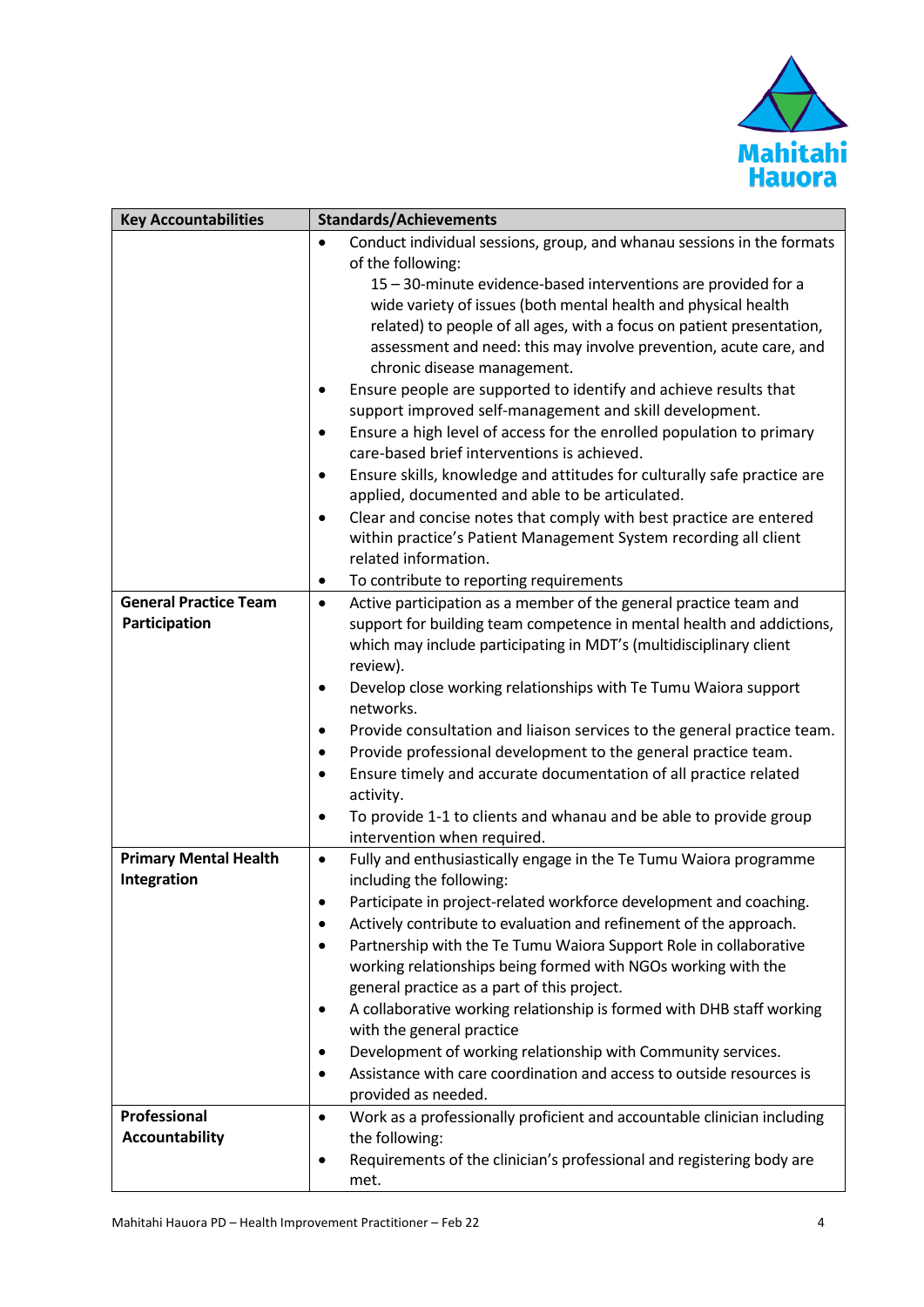

| <b>Key Accountabilities</b> | <b>Standards/Achievements</b>                                                                                                                                                                                                                                                                                                                                                                                                                                                                                                                                                                                                                                                                                                                                                                                                                                                                                                                                                                                                                                                |  |  |
|-----------------------------|------------------------------------------------------------------------------------------------------------------------------------------------------------------------------------------------------------------------------------------------------------------------------------------------------------------------------------------------------------------------------------------------------------------------------------------------------------------------------------------------------------------------------------------------------------------------------------------------------------------------------------------------------------------------------------------------------------------------------------------------------------------------------------------------------------------------------------------------------------------------------------------------------------------------------------------------------------------------------------------------------------------------------------------------------------------------------|--|--|
|                             | Current APC (annual practice certificate) is held.<br>$\bullet$<br>Participation in regular supervision.<br>$\bullet$<br>Adherence to professional code of ethics.<br>٠                                                                                                                                                                                                                                                                                                                                                                                                                                                                                                                                                                                                                                                                                                                                                                                                                                                                                                      |  |  |
|                             |                                                                                                                                                                                                                                                                                                                                                                                                                                                                                                                                                                                                                                                                                                                                                                                                                                                                                                                                                                                                                                                                              |  |  |
|                             |                                                                                                                                                                                                                                                                                                                                                                                                                                                                                                                                                                                                                                                                                                                                                                                                                                                                                                                                                                                                                                                                              |  |  |
|                             | Knowledge of any legal guidelines relevant to practice demonstrated.<br>$\bullet$                                                                                                                                                                                                                                                                                                                                                                                                                                                                                                                                                                                                                                                                                                                                                                                                                                                                                                                                                                                            |  |  |
|                             | Relevant training is attended.                                                                                                                                                                                                                                                                                                                                                                                                                                                                                                                                                                                                                                                                                                                                                                                                                                                                                                                                                                                                                                               |  |  |
|                             | Engagement in CPD (continuing professional development)                                                                                                                                                                                                                                                                                                                                                                                                                                                                                                                                                                                                                                                                                                                                                                                                                                                                                                                                                                                                                      |  |  |
|                             | Clinician seeks appropriate professional and collegial support.                                                                                                                                                                                                                                                                                                                                                                                                                                                                                                                                                                                                                                                                                                                                                                                                                                                                                                                                                                                                              |  |  |
| <b>Relationships</b>        | • Develop and maintain positive relationships with all internal and                                                                                                                                                                                                                                                                                                                                                                                                                                                                                                                                                                                                                                                                                                                                                                                                                                                                                                                                                                                                          |  |  |
|                             | external stakeholders of Mahitahi Hauora.                                                                                                                                                                                                                                                                                                                                                                                                                                                                                                                                                                                                                                                                                                                                                                                                                                                                                                                                                                                                                                    |  |  |
|                             | • Meets the needs of Maori in a culturally appropriate manner.                                                                                                                                                                                                                                                                                                                                                                                                                                                                                                                                                                                                                                                                                                                                                                                                                                                                                                                                                                                                               |  |  |
| Organisational              | Have a good understanding of and comfortability in communicating<br>$\bullet$<br>the vision and strategic priorities of Mahitahi Hauora.<br>Work as a contributing team member of Mahitahi Hauora to achieve<br>$\bullet$<br>team and organisational service requirements.<br>Always maintain client confidentiality, ensuring clients' rights, privacy,<br>$\bullet$<br>and confidential information are safeguarded.<br>Understand the principles of the Privacy Act 2020, the Health<br>$\bullet$<br>Information Privacy Code (1994), and the Children's Act 2014, and the<br>information sharing principles of the Oranga Tamariki Act (1989) and<br>the Family Violence Act (2018)<br>Recognise individual responsibility for workplace Health & Safety<br>$\bullet$<br>under the Health and Safety at work Act 2015 (HSWA 2015).<br>Implements organisational policies and procedures, legislation and<br>$\bullet$<br>guidelines as appropriate.<br>Uphold Te Tiriti o Waitangi and equity as key foundations when<br>planning, implementing and evaluating our work. |  |  |

#### **Variation of Duties**

Duties and responsibilities described above should not be construed as a complete and exhaustive list as it is not the intention to limit in anyway the scope or functions of this position. Duties and responsibilities can be amended from time to time, either by additional, deletion, or straight amendment by the CEO to meet any changing conditions. Any variation to duties will be discussed.

| <b>Managers Name:</b> |  |
|-----------------------|--|
|                       |  |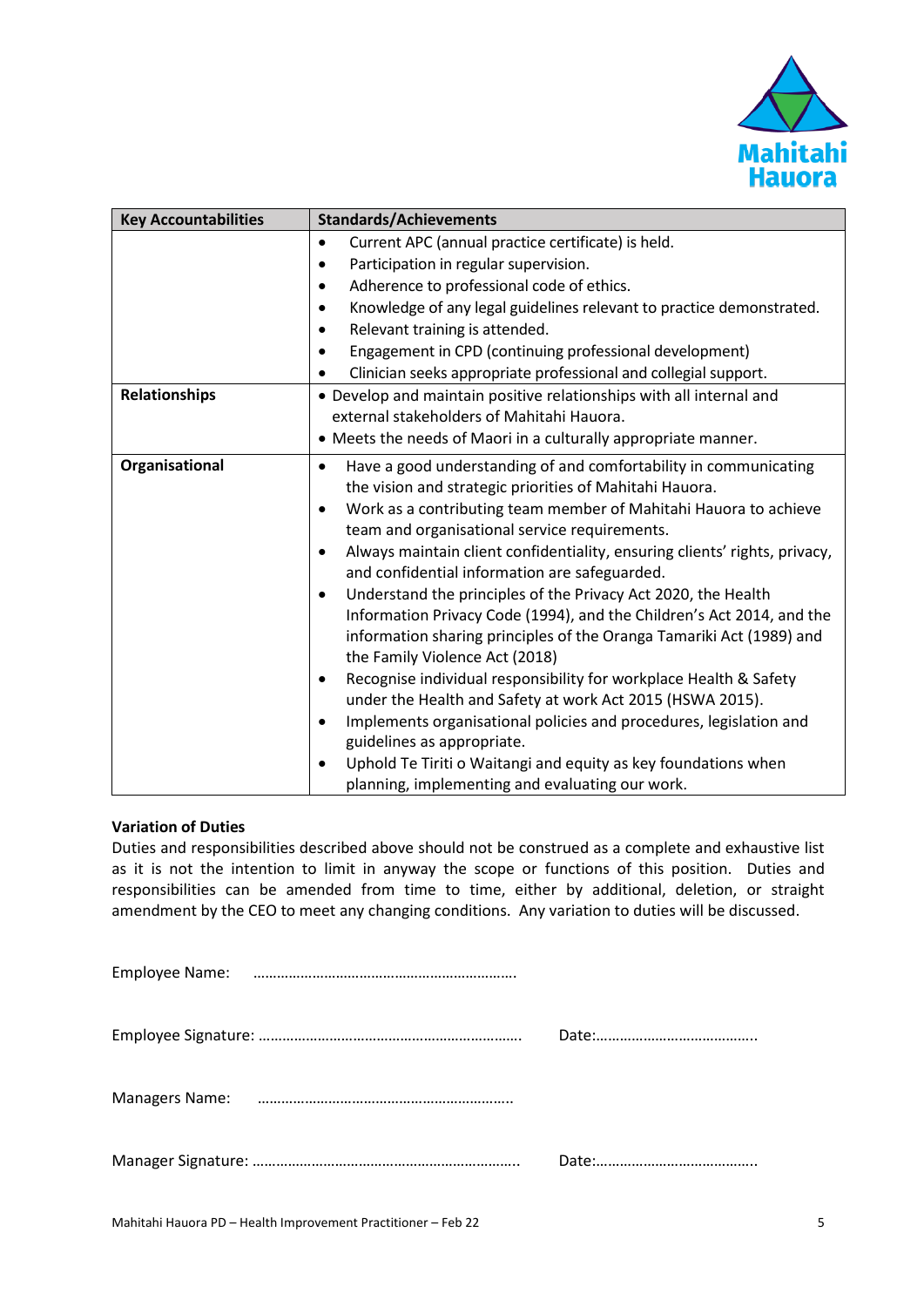

#### **Person Specification: Health Improvement Practitioner**

| <b>Education and Qualifications</b>                                                                                                                                                                                                                                                                                                                                                                                                                                               |                                                                                                                                                                                                                                                                                                                                                                                                                                                                                                                                                                                                                                                                                                                                                                       |  |  |  |
|-----------------------------------------------------------------------------------------------------------------------------------------------------------------------------------------------------------------------------------------------------------------------------------------------------------------------------------------------------------------------------------------------------------------------------------------------------------------------------------|-----------------------------------------------------------------------------------------------------------------------------------------------------------------------------------------------------------------------------------------------------------------------------------------------------------------------------------------------------------------------------------------------------------------------------------------------------------------------------------------------------------------------------------------------------------------------------------------------------------------------------------------------------------------------------------------------------------------------------------------------------------------------|--|--|--|
| <b>Essential</b>                                                                                                                                                                                                                                                                                                                                                                                                                                                                  | <b>Desirable</b>                                                                                                                                                                                                                                                                                                                                                                                                                                                                                                                                                                                                                                                                                                                                                      |  |  |  |
| Registered health professional with current practising<br>$\bullet$<br>certificate e.g., psychologist, nurse, occupational<br>therapist, social worker<br>Advanced Computer literacy skills, e.g., Microsoft<br>$\bullet$<br>Office programmes.<br><b>Current and Un-encumbered Drivers Licence</b><br>$\bullet$<br><b>Experience</b>                                                                                                                                             | $\bullet$<br>Has completed some training in Acceptance<br>Commitment Therapy or related brief<br>intervention training.<br>Has knowledge of the primary stepped care<br>$\bullet$<br>model.                                                                                                                                                                                                                                                                                                                                                                                                                                                                                                                                                                           |  |  |  |
| <b>Essential</b>                                                                                                                                                                                                                                                                                                                                                                                                                                                                  | <b>Desirable</b>                                                                                                                                                                                                                                                                                                                                                                                                                                                                                                                                                                                                                                                                                                                                                      |  |  |  |
| Clinical experience working in a mental health setting<br>$\bullet$<br>(primary and/or secondary) providing evidence-based<br>psychological brief interventions.<br>Proven computer skills and knowledge of office<br>$\bullet$<br>equipment.<br>A confident communicator with excellent spoken and<br>$\bullet$<br>written English and a confident telephone manner.<br>Demonstrated understanding of Te Tiriti o Waitangi<br>$\bullet$<br>and its application to care delivery. | Recent work experience in the Health Sector,<br>$\bullet$<br>with an understanding of Health Sector<br>operations and issues.<br>Worked with clients who have experienced<br>$\bullet$<br>addiction issues.<br>Feels comfortable with using screening tools.<br>$\bullet$<br>Experience with working within multidisciplinary<br>$\bullet$<br>teams enabling a communication style that<br>enhances strong working relationships.<br>Willing to embrace innovative and effective<br>$\bullet$<br>approaches to enhance client's ability to identify<br>factors affecting their health and interventions<br>that will enhance a healthy wellbeing.<br>Has worked in primary care settings or has a<br>$\bullet$<br>understanding of the primary stepped care<br>model. |  |  |  |
| A commitment to the development in competency of                                                                                                                                                                                                                                                                                                                                                                                                                                  |                                                                                                                                                                                                                                                                                                                                                                                                                                                                                                                                                                                                                                                                                                                                                                       |  |  |  |
| <b>Essential</b>                                                                                                                                                                                                                                                                                                                                                                                                                                                                  | <b>Desirable</b>                                                                                                                                                                                                                                                                                                                                                                                                                                                                                                                                                                                                                                                                                                                                                      |  |  |  |
| The Treaty of Waitangi and its' application to the<br>$\bullet$<br>health setting.<br>Tikanga, Maori protocols and Te Reo Maori.<br>$\bullet$<br>The application of Whanau Ora Outcomes Framework<br>$\bullet$<br>within Primary Care settings                                                                                                                                                                                                                                    | Health and Safety at Work Act 2015 (HSWA)<br>$\bullet$<br>Health and Disability Commissioner (Code of<br>Health and Disability Services Consumers' Rights)<br>Regulations (1996).<br>New Zealand Council of Healthcare Standards.<br>$\bullet$                                                                                                                                                                                                                                                                                                                                                                                                                                                                                                                        |  |  |  |

• Privacy Act (2020) and Health Information Privacy Code (1994). • Mental Health Act